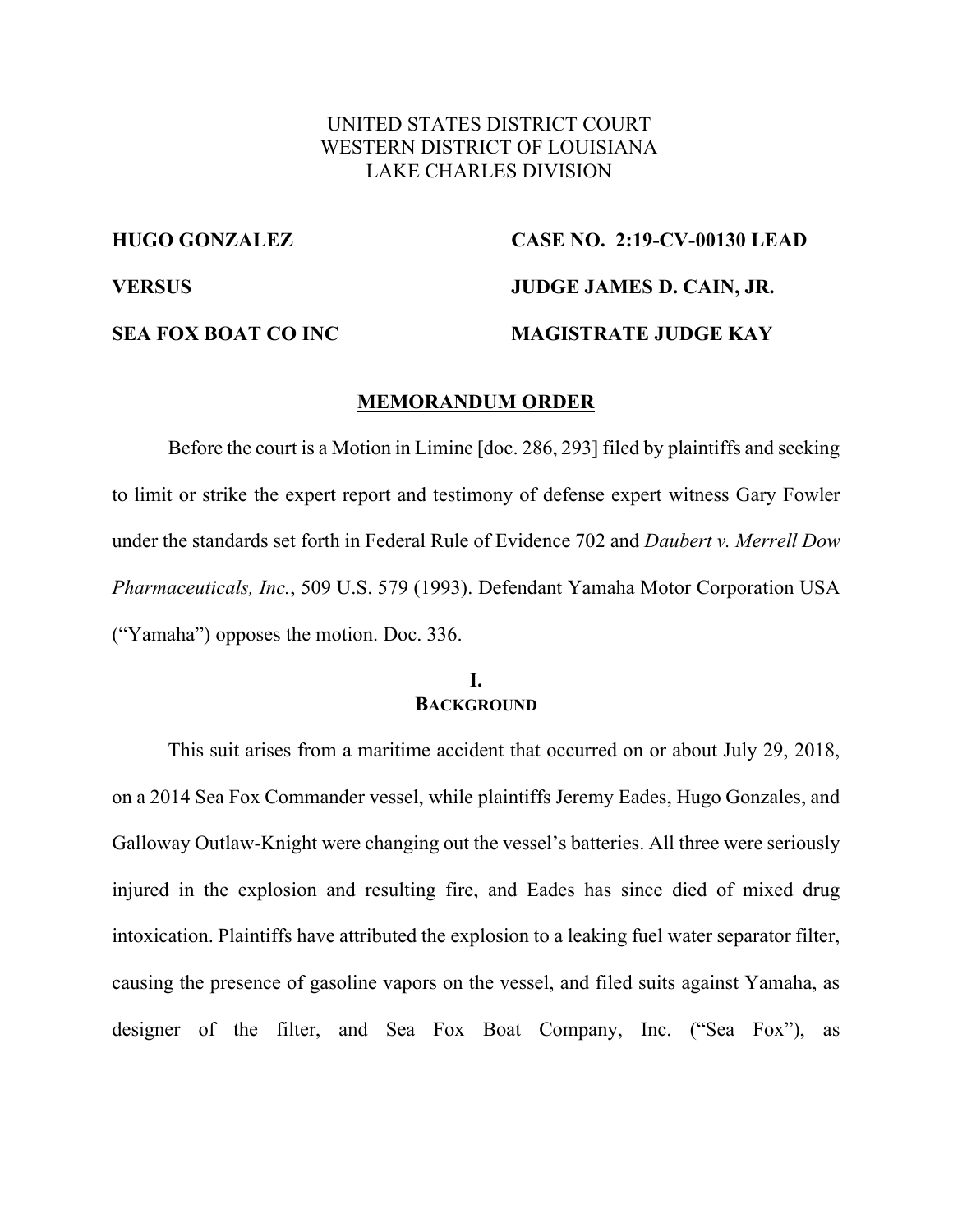designer/manufacturer of the vessel. Doc. 1. The matter is now set for jury trial before the undersigned on May 16, 2022.

 Plaintiffs attribute the accident to a leak in the starboard fuel/water separator filter. Yamaha has given notice of its intent to introduce testimony from materials and metallurgical engineer failure analyst Gary Fowler as a liability expert. Plaintiffs move to exclude Fowler's opinions and anticipated testimony on the results of Fourier Transform Infrared Spectroscopy ("FTIR") testing and sea spray testing on the grounds that these tests were unreliable and any opinions flowing from them will not assist the jury.<sup>1</sup> Docs. 286, 293. Yamaha opposes the motion, arguing that Fowler properly relied on the work of other chemists for both tests. Doc. 334.

# **II. LAW & APPLICATION**

#### **A. Governing Law**

The trial court serves as gatekeeper in determining the admissibility of expert testimony, by making an initial determination of whether the expert's opinion is relevant and reliable. *See Daubert*, 509 U.S. at 589. This gatekeeping function extends to all expert testimony, whether scientific or not. *Kumho Tire Co., Ltd. v. Carmichael*, 526 U.S. 137, 147 (1999). Accordingly, Federal Rule of Evidence 702 provides that the court must consider the following three requirements on challenges to experts: 1) qualifications of the expert witness; 2) relevance of the proposed testimony; and 3) reliability of the principles

 $<sup>1</sup>$  Plaintiffs also move to exclude Fowler's opinions to the extent he relies on the work of defense expert Kevin Breen,</sup> who is the subject of a separate *Daubert* motion. Because the court has denied the *Daubert* challenge to Breen by separate order, it regards this request as moot.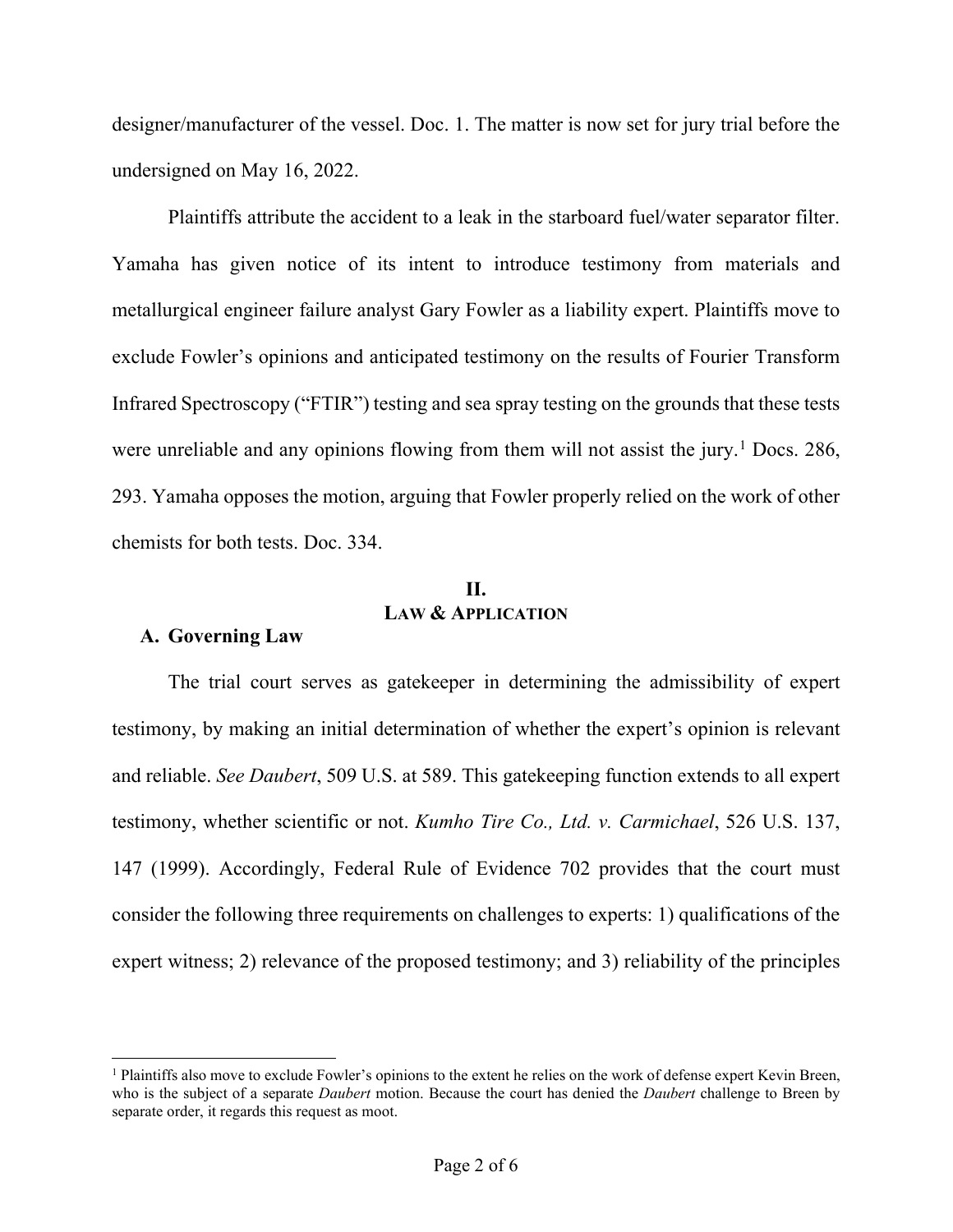and methodology on which the testimony is based. $<sup>2</sup>$  The proponent of the expert testimony</sup> bears the burden of proving its admissibility, by a preponderance of the evidence. *Mathis v. Exxon Corp.*, 302 F.3d 448, 459–60 (5th Cir. 2002).

The trial court has broad latitude in determining the admissibility of expert testimony. *Guy v. Crown Equip. Corp.*, 394 F.3d 320, 325 (5th Cir. 2004). Rejection of expert testimony is the exception rather than the rule, and the court's role as gatekeeper "does not replace the traditional adversary system and the place of the jury within the system." *Johnson v. Samsung Electronics Am., Inc.*, 277 F.R.D. 161, 165 (E.D. La. 2011); *Scordill v. Louisville Ladder Grp., LLC*, 2003 WL 22427981, at \*3 (E.D. La. Oct. 24, 2003). Instead, "[v]igorous cross-examination, presentation of contrary evidence, and careful instruction on the burden of proof are the traditional and appropriate means of attacking shaky but admissible evidence." *Scordill*, 2003 WL 22427981 at \*3 (quoting *Daubert*, 509 U.S. at 596).

## **B. Application**

In his report Fowler stated in relevant part:

## *Fourier Transform Infrared Spectroscopy (FTIR)*

Samples of the paint from the starboard, port and exemplar filters were removed and analyzed at ATS using FTIR. All three paint samples had the same spectrum. The major component of the paints is alkyd enamel.

The filter element and pads between the spring and can from the starboard, port and exemplar filters were analyzed using FTIR. The pads are polyester with an acrylic adhesive. The major components of filter elements

<sup>2</sup> The *Daubert* Court identified several additional factors for assessing whether the expert's methodology is valid and reliable, including whether the expert's theory had been tested and subjected to peer review, the known or potential error rate for the expert's theory or technique, the existence and maintenance of standards and controls, and the degree to which the technique or theory has been generally accepted in the scientific community. *Moore v. Ashland Chemical, Inc.*, 151 F.3d 269, 275 (5th Cir. 1998). However, the same standards cannot be applied to all possible fields of expertise. Accordingly, the *Daubert* analysis is necessarily flexible and fact-specific. *Kumho*, 526 U.S. at 150.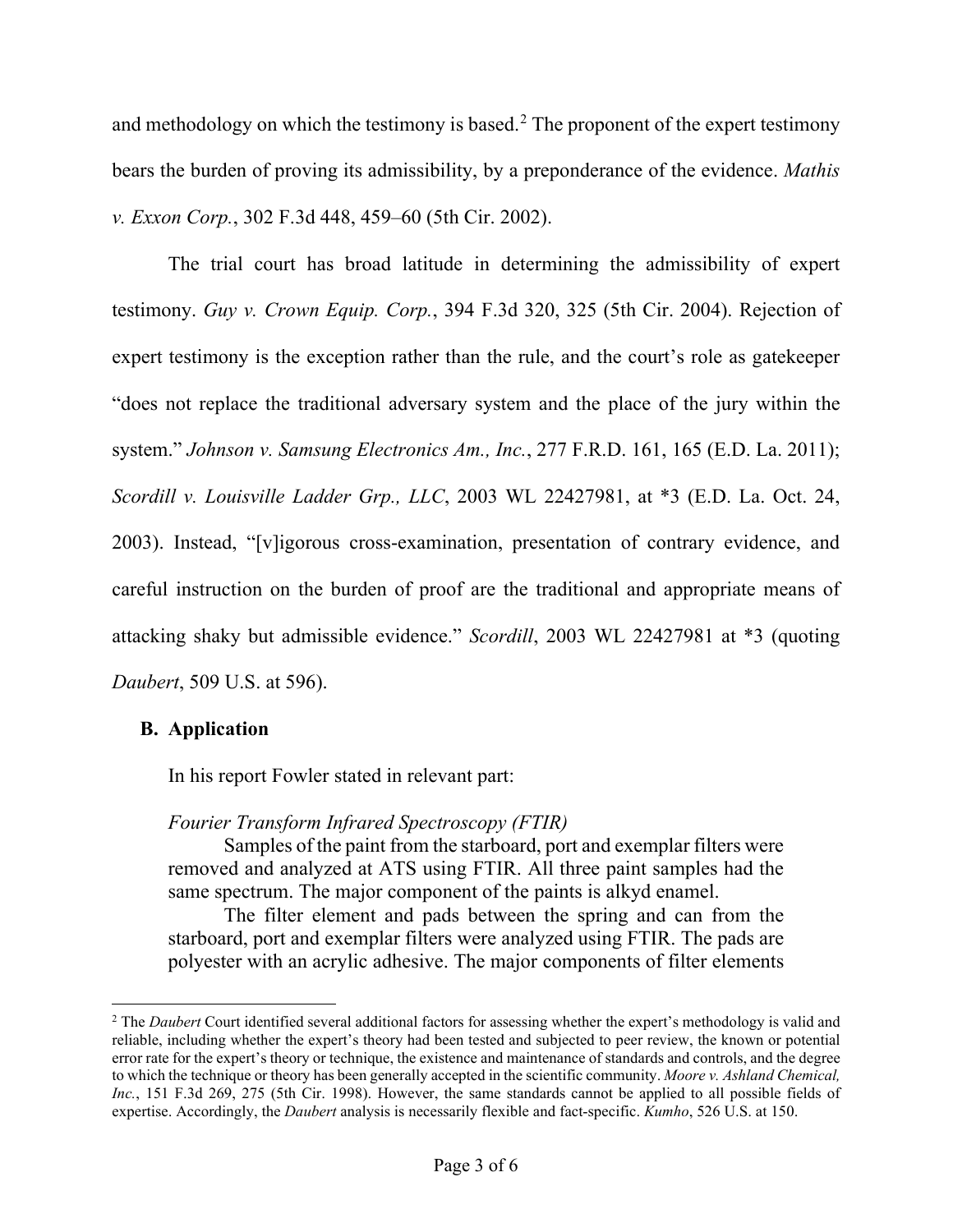from the three filters were polyester and styrenated acrylic. The pads and filter elements from the three filters were similar to each other.

Doc. 334, att. 3, p. 9. He then went on to describe in greater detail a salt spray test, in which "[e]leven new exemplar marine filters were tested in a salt spray chamber for 30 days (720 hours) at Atlas Testing Laboratories, Inc. per ASTM B117-19, Standard Practice for Operating Salt Spray (FOG) Apparatus (JIS equivalent is JIS Z 2371)." *Id.* at 9–11. At the conclusion he noted that all of the filter cans and heads exhibited superficial signs of corrosion, including small areas of superficial rust and paint deterioration on the Yamaha filter, but determined that "[t]he superficial corrosion on the filters would not have affected the integrity of the can." *Id.* at 10.

Plaintiffs argue that Fowler's opinions derived from the testing are unreliable because he did not personally conduct it and could not answer certain questions about it during his deposition.<sup>3</sup> Namely, they point to his admission that he was qualified to read comparative graphs of the FTIR results "but you really need a chemist to look at the smaller peaks" as well as his inability to explain what certain notes made by the chemist who conducted the test and how the raw data was listed in the results. Doc. 286, att. 5, pp. 14– 18. As Yamaha points out, however, plaintiffs' corresponding metallurgical expert Tom Ackerson relied on a chemist to conduct FTIR testing for plaintiffs and that individual has not been designated as a witness. Ackerson also referred questions on the technical details of the test results to that chemist, and offered no criticism of Fowler's report when offered

<sup>&</sup>lt;sup>3</sup> Plaintiffs also point out that Fowler could not identify the chemist who conducted the test or recall his precise credentials at the time of his deposition. Doc. 286, att. 5, pp. 10–11. However, Fowler retrieved the chemist's name (Dr. Shabeer) during a break. *Id.* at 13. Yamaha provided the CV of Dr. Shabeer in its opposition to this motion [doc. 334, att. 6] and plaintiffs have made no challenge to his qualifications.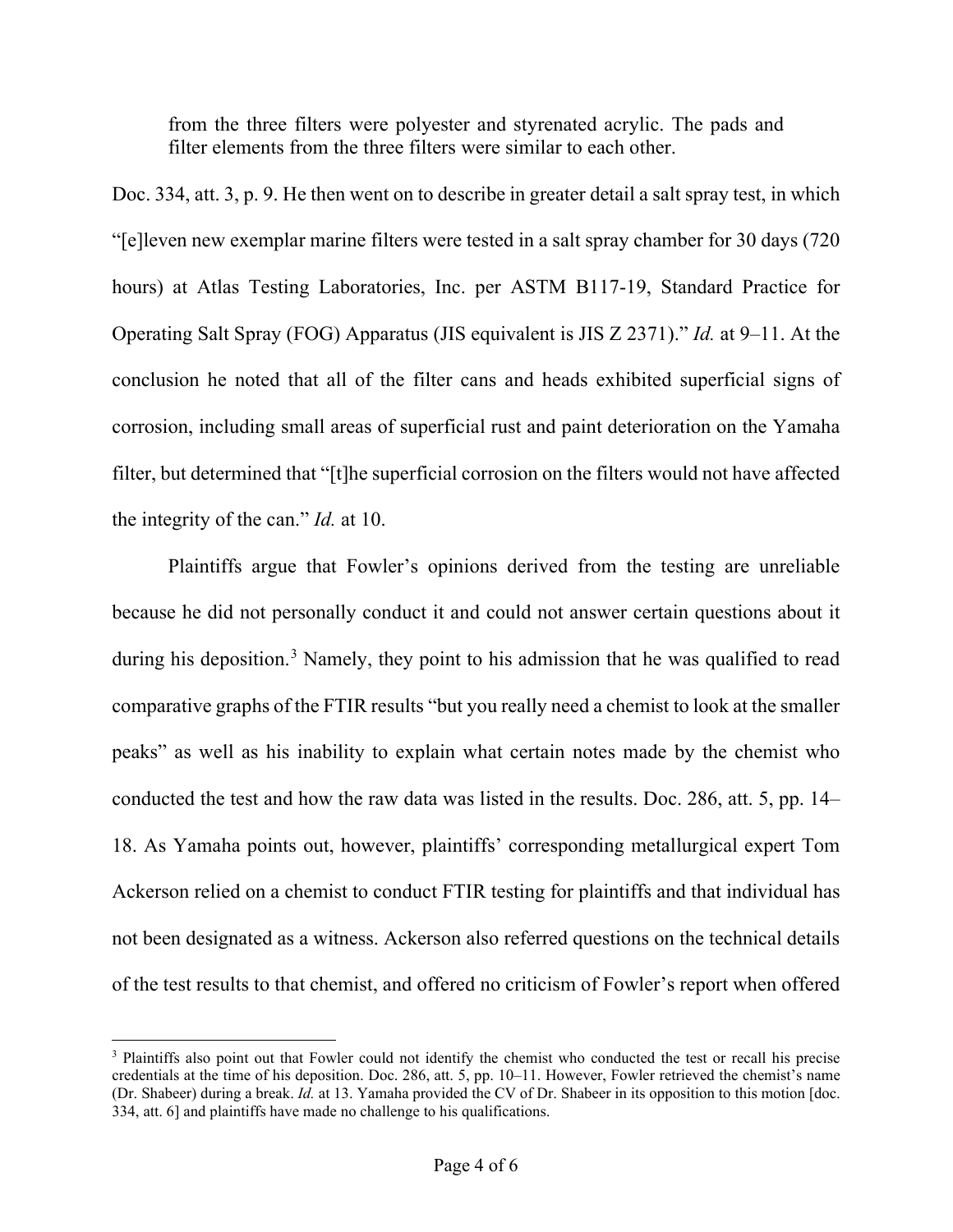the opportunity to do so. Doc. 334, att. 1. Additionally, as Yamaha points out, the only relevance of the FTIR testing is to prove the now-undisputed fact that the Yamaha filters were manufactured with an alkyd-based, rather than epoxy-based, coating. That fact is now undisputed. Accordingly, even if these challenges showed that Fowler's reliance on the FTIR testing conducted by another chemist was unreliable, it would not provide a basis for excluding his testimony at trial.

As for the salt spray testing, plaintiffs again challenge Fowler for his failure to conduct the test personally or answer certain questions about it. In this case, the questions relate to which company actually applied the paint to the filters and whether the chemist who conducted the test had personally visited the site in between dropping the filters off and picking them up at the beginning and end of the 720 hours. Doc. 286, att. 5. Fowler also agreed that salt spray testing's ability to imitate real world conditions depended on how the boat owner treated his vessel, but asserted that in this case they were able to extrapolate from the testing based on field data. *Id.* Finally, plaintiffs argue that it is unfairly prejudicial to allow Fowler to testify as to the test results since they involve comparisons to filters manufactured by non-parties.

As above, plaintiff expert Ackerson offered no criticism of this testing when offered the opportunity to do so. Doc. 334, att. 1. Again, these challenges do not show that Fowler erred in his use of the salt spray testing. Moreover, the performance of the Yamaha filter in comparison to that of others on the market is relevant to the question of whether the filter was defective in its design. Even without the comparison, the test is highly relevant and helpful to the factfinder for its demonstration (according to Fowler) that the Yamaha filter